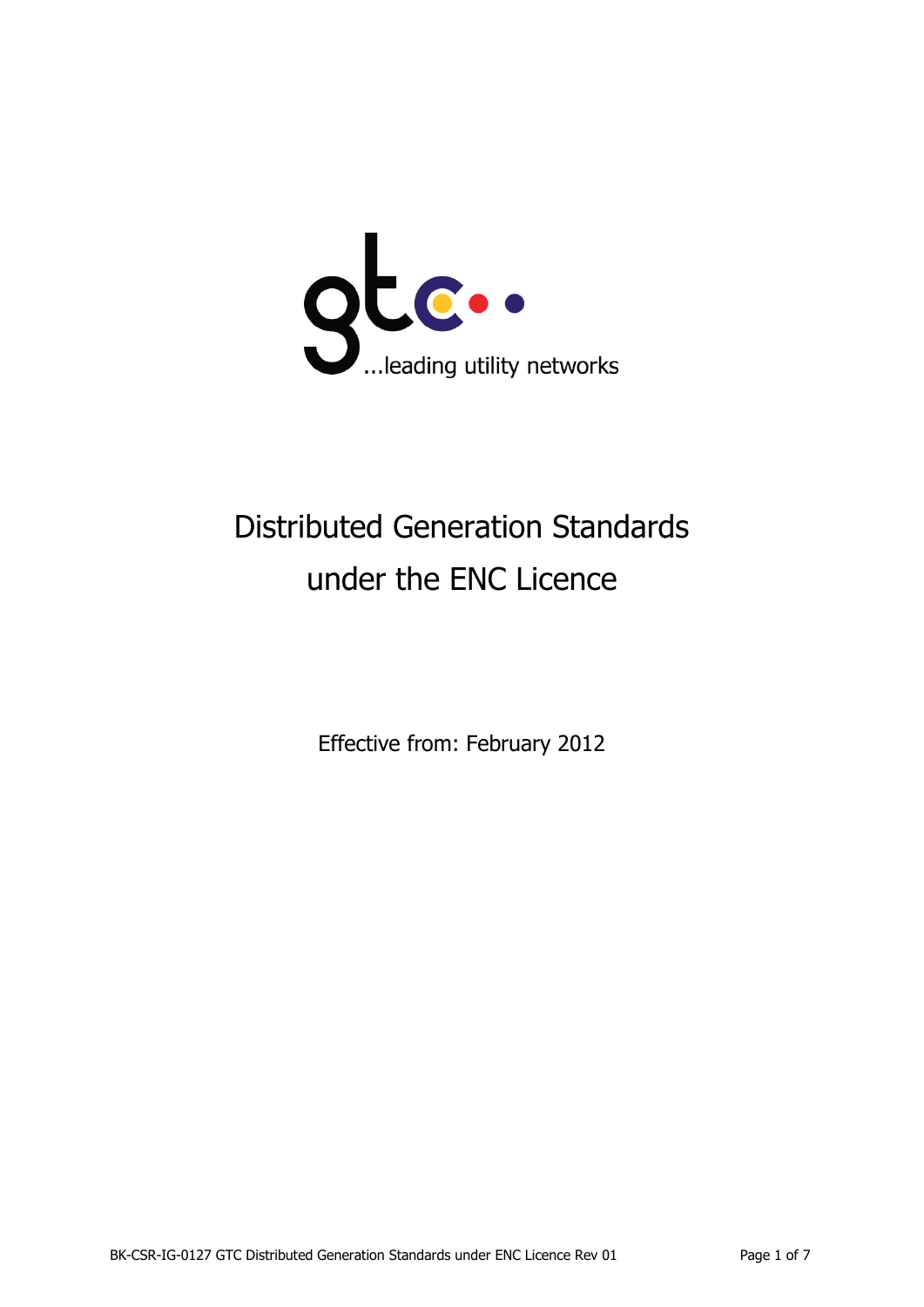## **Introduction**

The following statement relates to The Electricity Network Company Limited (ENC), a wholly owned subsidiary of the Gas Transportation Company Limited, hereafter referred to as GTC.

This Publication explains what the standards of service you can expect from GTC are. It is written in accordance with the requirements SLC 15A of the ENC Distribution Licence.

GTC is a licensed distribution network operator responsible for the safe delivery of electricity through its networks to properties across Great Britain.

GTC does not sell electricity directly to consumers but ensures that it is delivered to you. The companies that sell electricity to consumers and send out bills are called electricity suppliers. If you have an enquiry about your bill, your meter or the supplier's Priority Services Register, please contact your electricity supplier. Contact details can be found on your latest electricity bill.

## **Our Contact Details Our Office Hours:**

**Address: Monday – Friday** 8.00am to 5.00pm

GTC Energy House Woolpit Business Park Woolpit Bury St Edmunds Suffolk IP30 9UP

**General Enquiries Line:** 01359 240363

**Fax:** 01359 243377 **Email:** [info@gtc-uk.co.uk](mailto:info@gtc-uk.co.uk)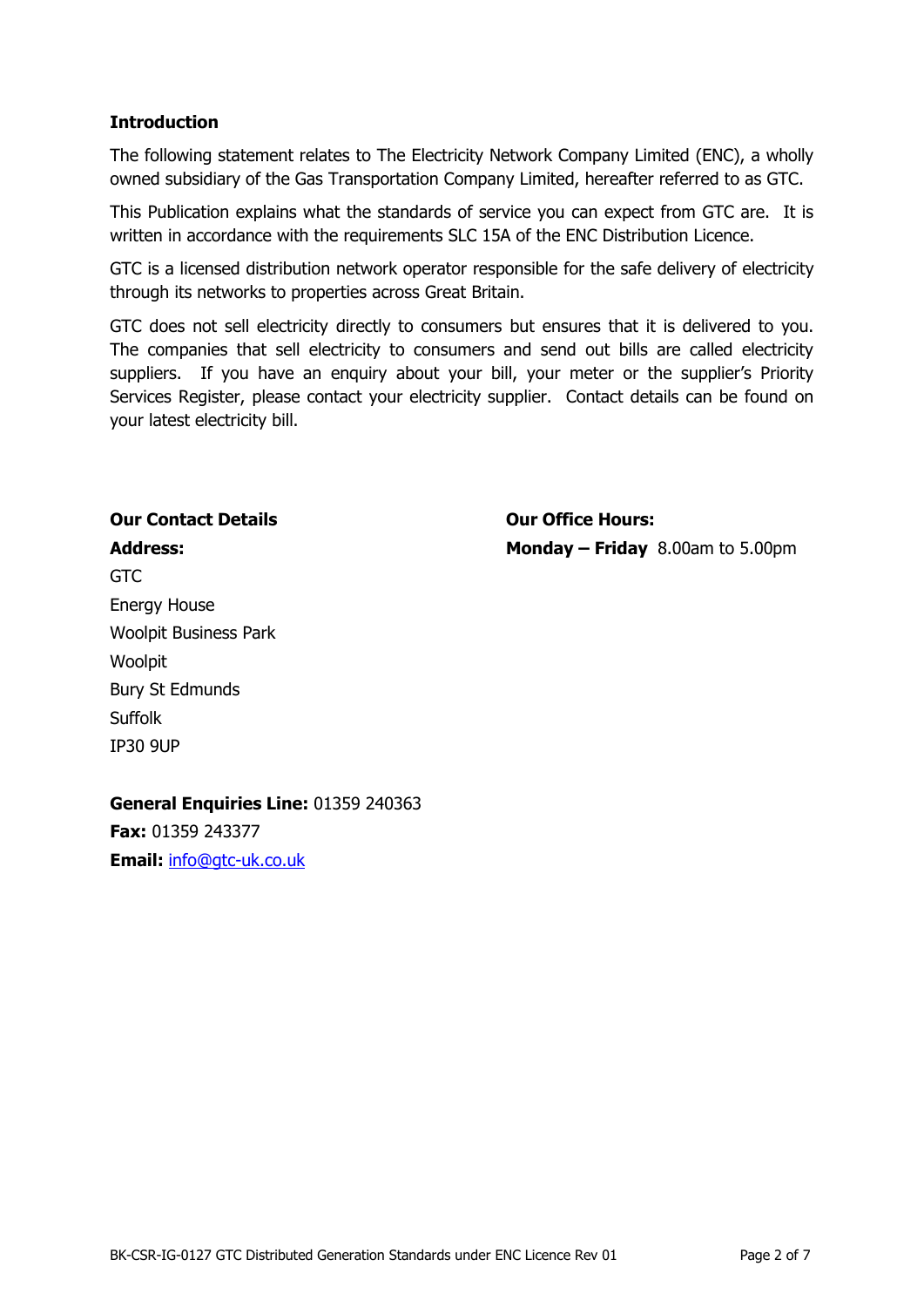## **Condition 2 Provision of Estimates for Generation Connections**

Where you request a budget estimate for a Generation Connection to GTC's network and you have provided all the information that is reasonably expected and required by GTC and payment for any reasonable charge has been received by GTC to enable the provision of the budget estimate:

For a connection where the capacity is less than 1MVA, the budget estimate is to be provided within 10 working days.

For a connection where the capacity is more than 1MVA, the budget estimate is to be provided within 20 working days.

#### **Condition 3 Provision of Quotation for Generation Connections**

Where you request terms for making a generation connection and you have provided all the information that is to be reasonably expected and required by GTC and any required connection charges under Section 16A (4A) of the Electricity Act have been paid for:

For an LV generation connection, the quotation will be dispatched within 45 working days (subject to exemptions under condition 5).

For an HV generation connection, the quotation will be dispatched within 65 working days (subject to exemptions under condition 5).

For an EHV generation connection, the quotation will be dispatched 65 working days (subject to exemptions under condition 5).

For purposes of this condition the relevant prescribed period is to be determined on the basis (as applicable) of:

- a) the works set out in the quotation dispatched by GTC
- b) GTC's initial reasonable initial assessment of the works required prior to the dispatch of the quotation.

## **Condition 4 Post-acceptance Scheduling and Completion of Works, and Energisation of Generation Connections**

If you accept a quotation relating to the provision of an LV generation connection and payment has been received, GTC will, within 7 working days, contact you to commence the process of agreeing a schedule of dates for commencement of works at or in relation to the premises, completion of the works and (if applicable) energisation of the connection (as specified in the accepted quotation), except in any of the circumstances outlined in condition 5.

If you accept a quotation relating to the provision of an HV generation connection and payment has been received, GTC will, within 10 working days, contact you to commence the process of agreeing a schedule of dates for commencement of works at or in relation to the premises, completion of the works and (if applicable) energisation of the connection (as specified in the accepted quotation), except in any of the circumstances outlined in condition 5.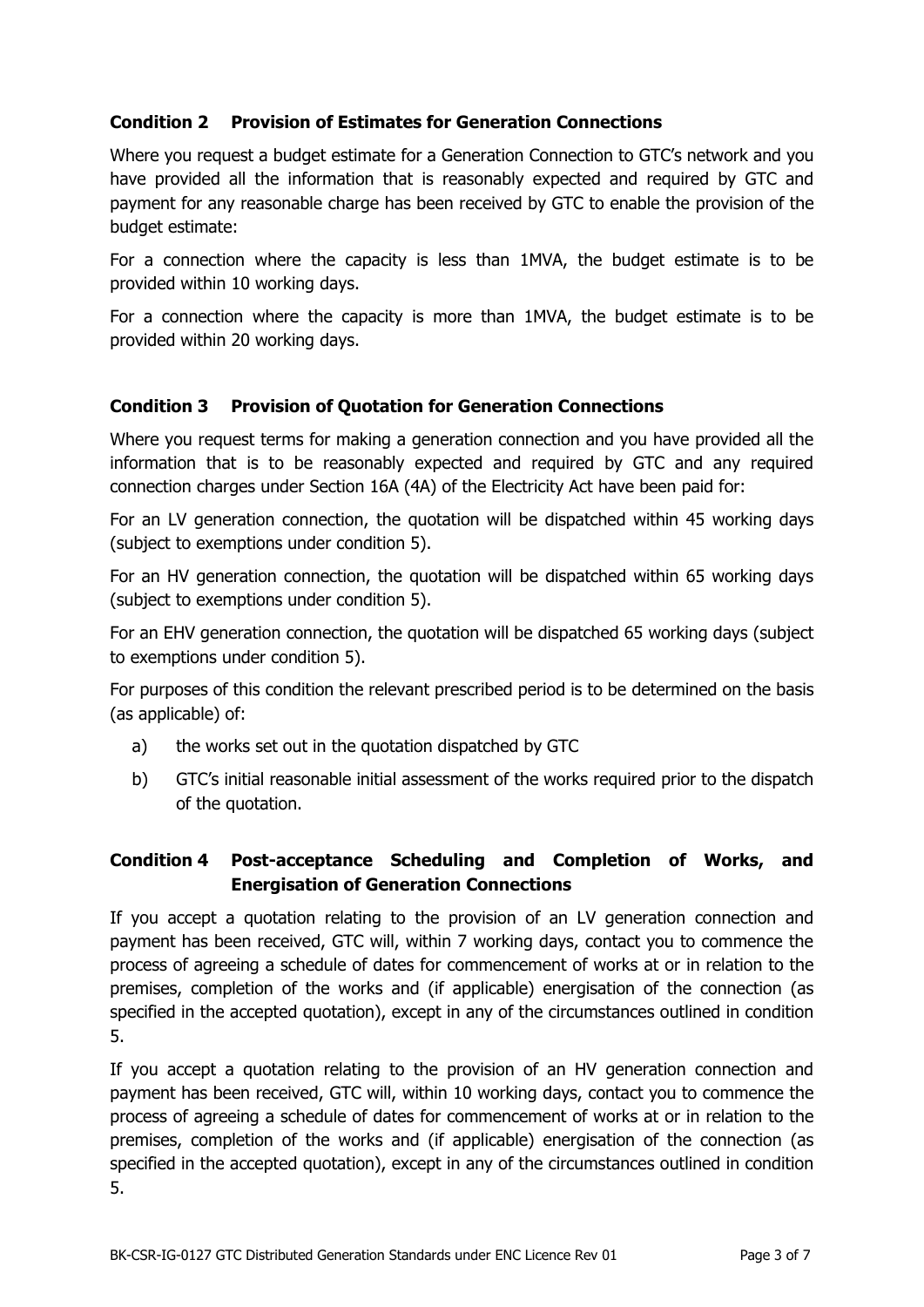If you accept a quotation relating to the provision of an EHV generation connection and payment has been received, GTC will, within 15 working days, contact you to commence process of agreeing a schedule of dates for commencement of works at or in relation to the premises, completion of the works and (if applicable) energisation of the connection (as specified in the accepted quotation), except in of the circumstances outlined in condition 5.

Where a relevant date has been agreed for the commencement of work, GTC will commence works at or in relation to the premise (or a phase of works at or in relation to the premise) provided for in the accepted quotation by the agreed dates except in any of the circumstances described in conditions 5(2), 5(3), 5(8) and 6.

Where a relevant date has been agreed and the accepted quotation relates to the provision of an LV generation connection, GTC will complete the works (or a phase of the works) provided for in the accepted quotation by the agreed date except in any of the circumstances described in conditions 5(2), 5(3), 5(8) and 6.

Where a relevant date has been agreed and the accepted quotation relates to the provision of an HV generation connection, GTC will complete the works (or a phase of the works) provided for in the accepted quotation by the agreed date except in any of the circumstances described in conditions 5(2), 5(3), 5(8) and 6.

Where a relevant date has been agreed and the accepted quotation relates to the provision of an EHV generation connection, GTC will complete the works (or a phase of the works) provided for in the accepted quotation by the agreed date except in any of the circumstances described in conditions 5(2), 5(3), 5(8) and 6.

Where a relevant date has been agreed and the accepted quotation relates to the provision of an LV generation connection, GTC will energise the connection (or connections) provided for in the accepted quotation by the agreed date except in any of the circumstances described in conditions 5(2), 5(3), 5(8) and 6.

Where a relevant date has been agreed and the accepted quotation relates to the provision of an HV generation connection, GTC will energise the connection (or connections) provided for in the accepted quotation by the agreed date except in any of the circumstances described in conditions 5(2), 5(3), 5(8) and 6.

Where a relevant date has been agreed and the accepted quotation relates to the provision of an EHV generation connection, GTC will energise the connection (or connections) provided for in the accepted quotation by the agreed date except in any of the circumstances described in conditions 5(2), 5(3), 5(8) and 6.

Please note that Condition 4 requirements are also subject to:

- i) Any reasonable security being received by GTC under section 20(1) of the Electricity Act.
- ii) Written acceptance of any additional terms of connection proposed by GTC under section 21 of the Electricity Act.
- iii) Details of any reasonable means by which GTC can contact yourself during the period 9am to 5pm of a working day in respect of the quotation.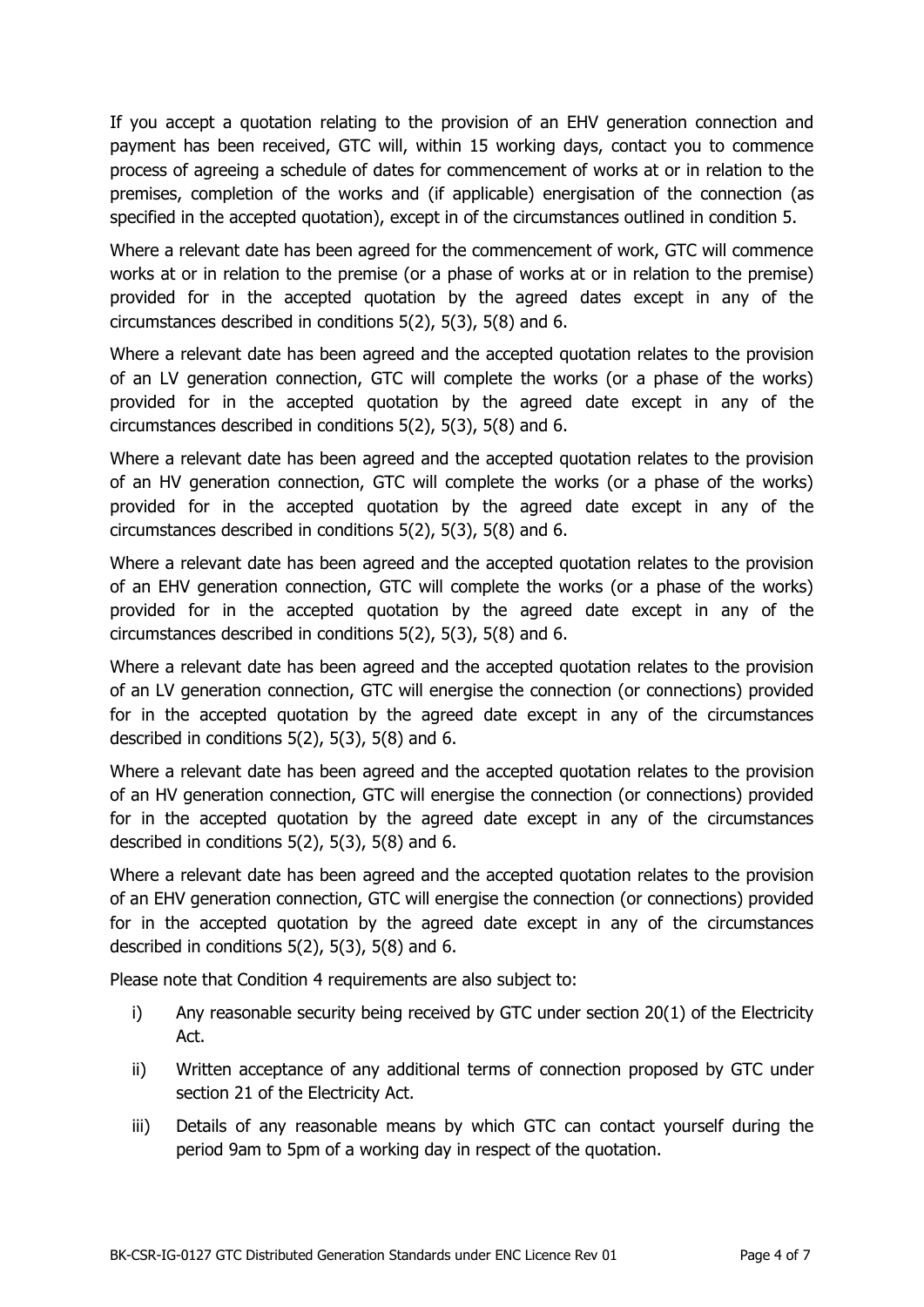## **Condition 5 Exemptions**

The GTC Licence sets out a number of circumstances where the above regulations may not apply. These are as follows:

- (1) The circumstances described in this condition are those set out in paragraphs (2) to (4) and (6) to (8): provided that the circumstances set out in paragraphs (6) to (8) will only apply where the electricity distributor makes reasonable efforts to notify the customer of the occurrence of such circumstances as soon as reasonably practicable after their occurrence.
- (2) The customer informs the electricity distributor before the contravention time that he does not wish the electricity distributor to take any action, or any further action, in relation to the matter.
- (3) The customer agrees with the electricity distributor that the action taken by the electricity distributor before the contravention time is treated as the taking by the electricity distributor of the action required by the condition (and, where the action taken by the electricity distributor includes a promise to perform any action (whether before or after the contravention time), the electricity distributor duly keeps that promise).
- (4) Where information or a request is (or is required to be) provided by the customer and the information is provided to an address or email account or by use of a telephone number other than any address, email account or telephone number that the electricity distributor has advised the customer is appropriate for the receipt of information of that type.
- (5) For the purposes of paragraph (4), the electricity distributor may advise the customer by publishing the address, the email account, the telephone number or the hours in such a manner as may be appropriate for the purpose of bringing the advice to the attention of customers likely to be affected by it.
- (6) It was not reasonably practicable for the electricity distributor to take the action required by the condition before the contravention time as a result of:
	- (a) industrial action by employees of the electricity distributor or its agent;
	- (b) the act or default of a person other than an officer, employee or agent of the electricity distributor, or of a person acting on behalf of an agent of the electricity distributor;
	- (c) the inability of the electricity distributor to obtain any necessary access to any premises (which may include its own premises);
	- (d) the existence of circumstances by reason of which the electricity distributor could reasonably expect that, if it took the action, it would be likely to be in breach of an enactment (including any directions given by the Secretary of State under section 96 of the Act;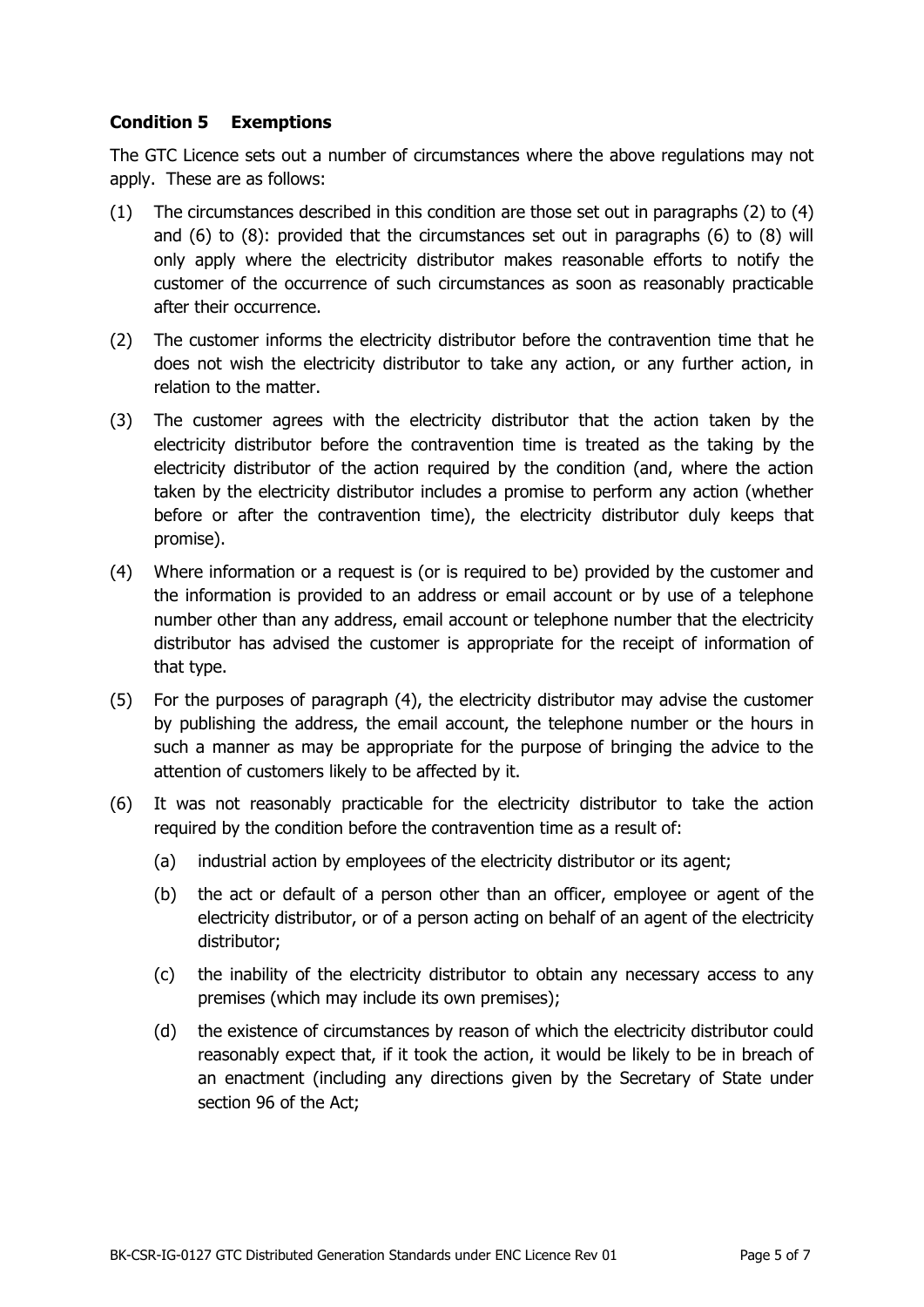- (e) the effects of an event for which emergency regulations have been made under part 2 of the Civil Contingencies Act 2004;
- (f) any other circumstances of an exceptional nature beyond the control of the electricity distributor.
- (7) The electricity distributor reasonably considers that the information given by the customer is frivolous or vexatious.
- (8) The electricity distributor reasonably considers that the customer has committed an offence under paragraph 6 of schedule 6 to the Act, or under paragraph 11 of schedule 7 to the Act.
- (9) In this condition, "contravention time" means the time at which, if this condition did not apply, the electricity distributor should have fulfilled its obligations under conditions 2, 3 and 4.

#### **Condition 6 Extensions of Time**

In some circumstances, extensions of time may be applied to conditions 2-4. These circumstances are outlined as follows;

- (1) Where one or more of the circumstances referred to in paragraph (6(a) to 6(e)) of condition 5 or described in paragraph (4) below arises, an agreed date under condition 4 will be extended by such reasonable period (or to such reasonable date) as the electricity distributor may specify.
- (2) Provided the electricity distributor specifies such period or date within a reasonable period of time after the circumstance in question arises, the electricity distributor may specify such a period or date before or after the date that would otherwise have been the agreed date.
- (3) The period or date so specified will only be effective if the electricity distributor contacts the customer or relevant authority (as appropriate) to communicate the period or date so specified.
- (4) The circumstances described in this paragraph are as follows:
	- (a) severe weather conditions that either of themselves prevent the electricity distributor from carrying out the requisite work or, being of any of the categories 1, 2 or 3 severity as defined in the Electricity (Standards of Performance) Regulations 2010, cause the electricity distributor, acting reasonably, to postpone pre-planned works in order to restore supplies to customers as quickly as possible;
	- (b) a network system emergency that causes the electricity distributor, acting reasonably, to redirect its resources and thereby prevents it from completing any action required by the condition;